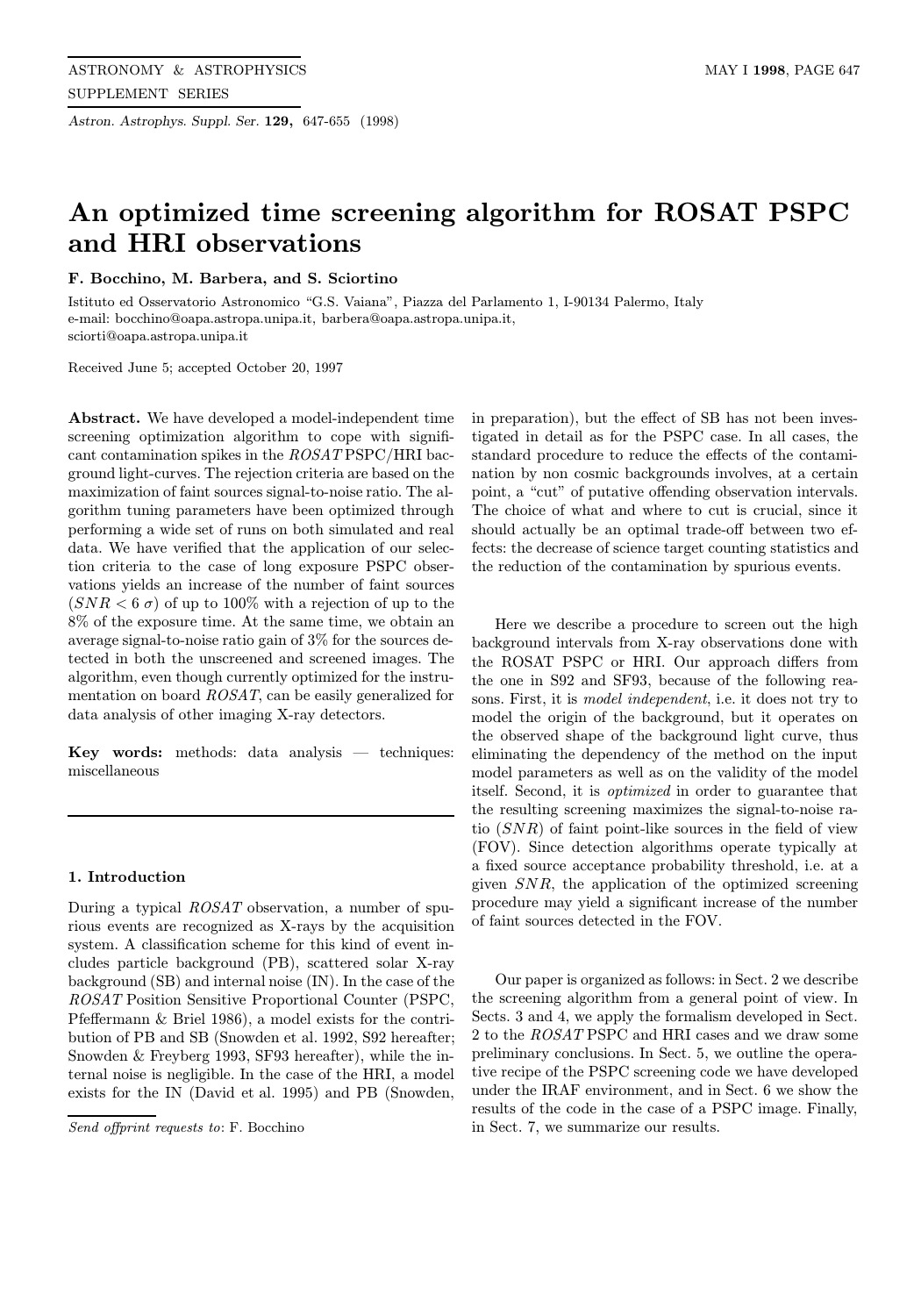# 2. Description of the screening procedure

The aim of the calculation described here is to derive a quantity to be maximized in order to obtain the optimal screening. This quantity (hereafter the efficiency function) is defined as the ratio of a source signal to noise ratio computed in a time screened observation  $(SNR_S)$  and in the entire unscreened observation  $(SNR_U)$ , as a function of the amount of rejected exposure time. We define a circular source cell and an annular background cell, whose sizes are related to the local PSF. The following quantities refer to the unscreened observation:

- $C =$  total counts in the detection cell (measured)
- $T =$  total counts in the background cell (measured)
- $S =$ source counts<sup>1</sup>
- $B =$  background counts in the detection cell
- $\alpha$  = fraction of source counts in the detection cell
- $\beta$  = fraction of source counts in the background cell
- $r =$  ratio of the background to detection cell area.

We can thus write, following the recipe of Harnden et al. (1984) and Kashyap et al. (1994):

$$
C = \alpha S + B \tag{1}
$$

$$
T = \beta S + r B. \tag{2}
$$

With simple algebra we can obtain from Eqs. (1) and (2) the following expression for the source counts:

$$
S = \frac{r C - T}{\alpha r - \beta}.
$$
\n(3)

Adopting Poissonian statistics on the measured quantities C and T we can also write the standard deviation on the source counts as:

$$
\sigma_{\rm S} = \frac{1}{\alpha \, r - \beta} \sqrt{T + r^2 \, C}.\tag{4}
$$

Using the above equations, we can now write the signal to noise ratio of the source for the unscreened observation in terms of  $S$  and  $B$ :

$$
SNR_{\text{U}} = \frac{S}{\sigma_{\text{S}}} = \frac{S (r \alpha - \beta)}{\sqrt{S (\beta + r^2 \alpha) + B (r + r^2)}}.
$$
(5)

If a fraction  $x$  of the total observation time is screened out, the expressions for screened  $C$  and  $T$  becomes:

$$
C_{\rm S} = (1 - x) \alpha S + B(x) \tag{6}
$$

$$
T_{\mathcal{S}} = (1 - x) \beta S + r B(x) \tag{7}
$$

where  $B(x)$ , the total background present in the screened observation, is equal to  $B$  (Eqs. (1) and (2)) for x equal zero (unscreened observation). The source is assumed to be constant over the observation.

Analogously to what we have done for the unscreened observation we can derive the screened SNR:

$$
SNR_{\rm S} = \frac{r\ C_{\rm S} - T_{\rm S}}{\sqrt{T_{\rm S} + r^2\ C_{\rm S}}}.\tag{8}
$$

Using Eqs.  $(6)$  and  $(7)$ , this becomes:

$$
SNR_{\rm S} = \frac{S (1 - x) (r \alpha - \beta)}{\sqrt{S (1 - x) (\beta + r^2 \alpha) + B(x) (r + r^2)}}.
$$
(9)

We can now define the efficiency function  $E(x, r, \alpha, \beta, S, B) = \frac{SNR_S}{SNR_U}$  to be maximized in order to obtain the optimal screening of the observation under analysis.

$$
E(x, r, \alpha, \beta, S, B) =
$$
  
\n
$$
\frac{(1-x)\sqrt{S(\beta + r^2\alpha) + B(r + r^2)}}{\sqrt{S(1-x)(\beta + r^2\alpha) + B(x)(r + r^2)}}.
$$
\n(10)

For further discussions it is useful to rewrite the above equation to stress the dependence of the efficiency function on the ratios  $B/S$ :

$$
E(x, r, \alpha, \beta, S, B) = \frac{(1-x)\sqrt{(\beta + r^2\alpha) + \frac{B}{S}(r+r^2)}}{\sqrt{(1-x)(\beta + r^2\alpha) + \frac{B(x)}{S}(r+r^2)}}.(11)
$$

The parameters r,  $\alpha$ , and  $\beta$  depend on the geometry of the source and background cells and can be tabulated once the PSF of the instrument is known as a function of the off-axis angle at a given energy (or for a given input source spectrum). We point out that this formalism is very general with respect to the choice of the geometry of the source and background cells, and, in addition, it is independent from the shape of the instrumental PSF.

# 3. The PSPC case

The algorithm described can be straightforwardly applied for screening ROSAT PSPC observations. Two major background anomalies that may cause a decrease in signal to noise ratio of sources can be identified in the background light curve of a ROSAT PSPC, namely: 1) high particle background as identified by high master veto count-rate, and 2) times of high solar background and other short-term enhancements. We will separately discuss the effect on the light curve of each of them, and we will show that, while the PB has to be screened by an "ad-hoc" cut, the SB can be effectively reduced by the procedure described in Sect. 2.

#### 3.1. High particle background

During a typical ROSAT PSPC observation, several kinds of charged particles, including cosmic rays, hit the

 $\overline{1}$  S refers to the "true" source counts and not to the source counts in the detection cell.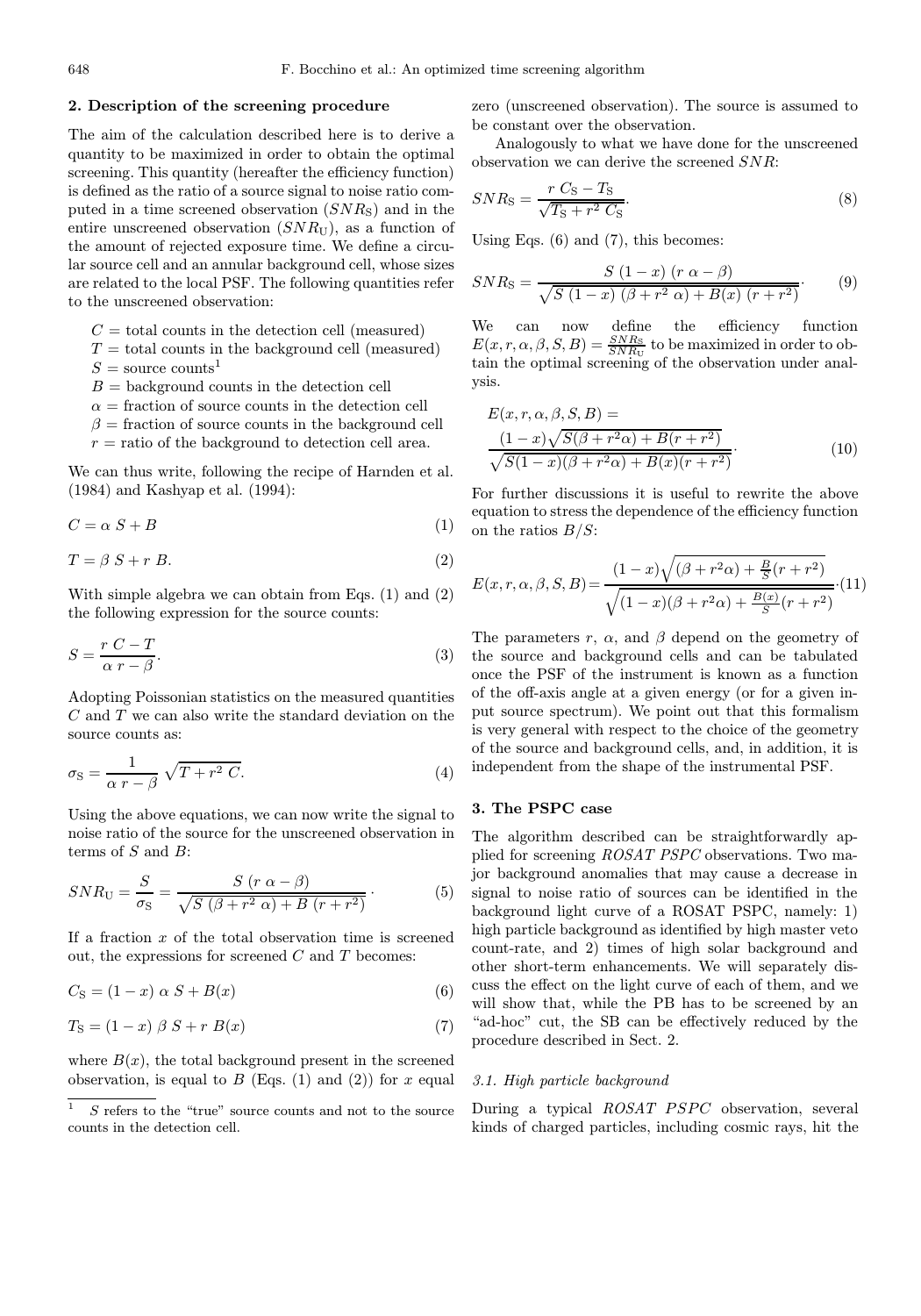

Fig. 1. Left: Master Veto (MV) light curve of the first Observation Interval (OBI) of the ROSAT PSPC sequence RP 200133 pointed toward the NE rim of the Vela supernova remnant (3944 sec total exposure). On average the MV rate is  $\lt 250$  cnt s<sup>−1</sup>, but at the end of the OBI the satellite has entered an high particle background region which increases the rejection rate above 1000 cnt s<sup>−</sup><sup>1</sup>. Right: Accepted X-ray events (AE) rate for the same OBI as before. There is an apparent decrease of the rate corresponding to the high particle background interval of the left panel, because the high rejection rate increases the detector dead time. The dip is not real also because no source intrinsic variability is expected in the case of the rim of the Vela supernova remnant on the time scale of tens of seconds

detector, and cause electron cascades which are afterward marked as X-ray events by the read-out electronics. The PSPC has been equipped with an anti-coincidence counter, which detects, logs, and rejects these particle events. The rate of the rejected events is called the Master Veto (MV) rate. Nominally,  $\geq 99.8\%$  of particle events are rejected. S92 have shown that, for typical MV values (MV  $\lesssim$ 170 cnt s<sup>-1</sup>), the residual particle background (that is the particle events which are not rejected by the anticoincidence method) is negligible with respect to other background components (e.g. cosmic).

Under some circumstances, the satellite enters regions of high particle background (HPB) during an observing interval, signalled by a sudden increase of the MV rate. In these cases, the residual particle background may become comparable to other background rates (e.g. cosmic). To reduce the contamination of HPB, S92 suggested the screening out of time intervals where the MV rate is > 170 cnt s<sup>−1</sup>. This choice rejects  $\sim 10\%$  of the exposure time. We have verified that rejecting such an high fraction of the time may yield a net loss of the number of point-like sources detected in the screened observation and a systematic decrease of their SNR's.

On the other hand, Figs. 6 and 8 of S92 show that, for a MV rate up to 400 cnt s<sup>-1</sup>, the residual particle background is still lower than 2 cnt s<sup>-1</sup> (40% and 15% of the minimum and typical X-ray cosmic background, respectively), and that choosing the MV threshold  $\geq$  200 cnt s<sup>-1</sup> yields a significant reduction of the discarded time intervals. However, as the MV rate increases, the detector dead time also increases. This is clearly shown in Fig. 1, which reports the MV light curve (left panel) of a PSPC observation pointed to the NE rim of the Vela

supernova remnant (Bocchino et al. 1994) along with the accepted event rate of the same time interval (right panel). We note that, towards the end of the exposure, the MV rate increases significantly; when it becomes larger than about 250 cnt s<sup>−1</sup>, the accepted event rate shows an apparent drop due to high detector dead time. This evidence suggested, as a first step of our PSPC screening procedure, to reject the time intervals with MV rate > 250 cnt s<sup>-1</sup>. This choice is not restrictive in terms of exposure times (according to S92, only less than 1% of the exposure is rejected when only intervals with MV rate  $\lt$  250 cnt s<sup>-1</sup> are retained), and allows us to reject observation intervals with critical dead time. Adopting this MV threshold, we can estimate, on the basis of the typical and minimum rate of the cosmic X-ray background and Fig. 8 of S92, that the PB contribution to the total background is  $always < 25\%,$ with a typical value of  $< 5\%$ .

## 3.2. Short term enhancement

A typical background light-curve of a ROSAT PSPC or HRI observation is characterized by occasional steep enhancements in the total accepted event count-rate. Some of these excess background intervals are due to solar radiation scattered by Earth's atmosphere and others have been identified as auroral X-rays. In Fig. 2 (left panel), for instance, we show a background light curve of a ROSAT/PSPC observation which suffers of several contaminating spikes. According to SF93, the spikes are due to scattered solar X-ray radiation which enters the mirror assembly when the pointing direction crosses the sunlit limb of Earth.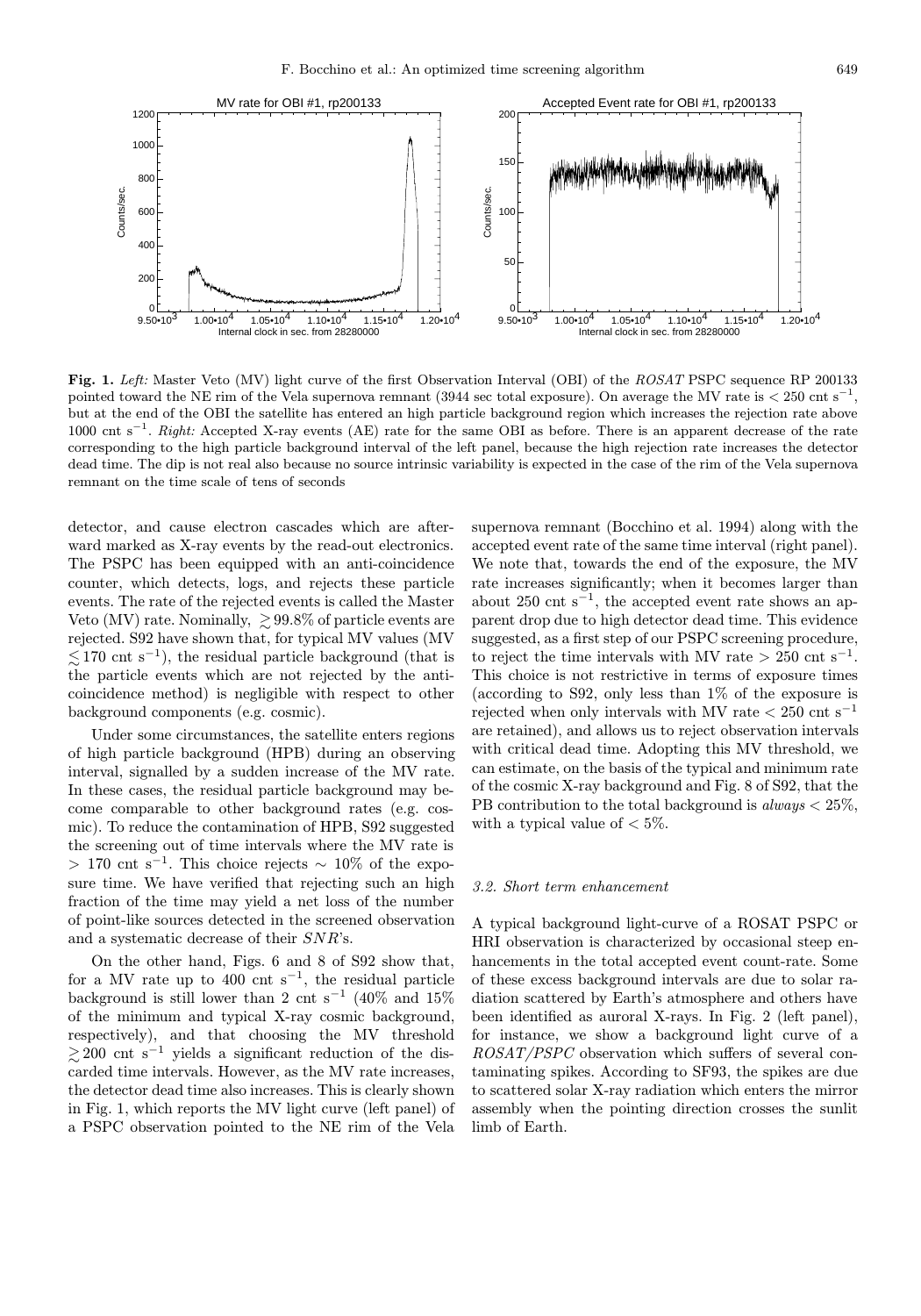

Fig. 2. Left: Background light curve of a PSPC field pointed towards the Pleiades open cluster. A large number of steep background enhancements are present along the entire ∼ 40 000 s observation interval. Dashed line marks the median background level, dot dashed line is the threshold level chosen by the screening algorithm described in the text to operate the rejection of the contaminating spikes. Right: The Efficiency Function defined in the text versus the fraction of the total exposure time screened out. The maximum of the curve is automatically selected by the algorithm and corresponds to the cut marked by the dot dashed line in the left panel

Our screening algorithm is capable of removing these high background intervals. To use Eq. (11) in the PSPC case, we have chosen a circular source region which includes 90% of the source photons ( $\alpha = 0.9$ ) and an annular background region whose inner radius is equal to the source region radius and whose area is three times the source region area  $(r = 3)$ . From the integration of the PSPC point spread function (PSF) at 0.3 keV given by Hasinger et al (1993), we found for  $\beta$  a typical value of 0.08 for off-axis angles in the range  $0' - 50'$ . With these choices  $\alpha$ ,  $\beta$ , and r are almost independent on off-axis position and the only relevant parameters remain S, and  $B^2$ .

#### 3.3. Test simulations

Before we describe operatively the screening procedure, we discuss, on the basis of results of the simulation tests, the dependence of our screening procedure on the choice of the parameters on which the screening procedure is tailored (i.e. off-axis angle and count-rate of the point source of which the efficiency function is to be maximized). For these purposes we have generated a simulated PSPC image with exposure time and background light curve similar to a PSPC field of the Pleiades young open cluster with nearly 40 000 s total exposure time (rp200068, PI R. Rosner) presenting many steep background enhancements (Fig. 2). We have conducted extensive tests on the simulated Pleiades PSPC field under study, running the screening procedure tailored to sources of different off-axis angles (hereafter, the template sources). For each run, a template source was generated with a number of counts between the detection threshold and 10 times the threshold.  $C, T, S$  and  $B$  were computed accordingly, and the optimal screening was found by maximizing the efficiency function (Eq. 11). This approach has allowed us to study the behavior of the algorithm by varying the characteristic of the template source.

 $\overline{2}$  We note, in passing, that the choice of an annular background region instead of circular regions used by Kashyap et al. (1994) can be justified with the following reasoning. From Eq. (5), we see that if  $r = 3$  and  $\beta = \beta' - \alpha$  (this is valid in case of background annulus, and  $\beta'$  is the integral of the PSF between 0 and the background outer radius), then  $SNR_U = S(4\alpha - \beta')/\sqrt{S(\beta' + 8\alpha) + 12B}$ . If  $r = 4$  and  $\beta = \beta'$  (in case of background circle centered on the source), then  $SNR_{\text{U}} = S(4\alpha - \beta')/\sqrt{S(\beta' + 16\alpha) + 20B}$ . Therefore the SNR of a source in the latter case is lower.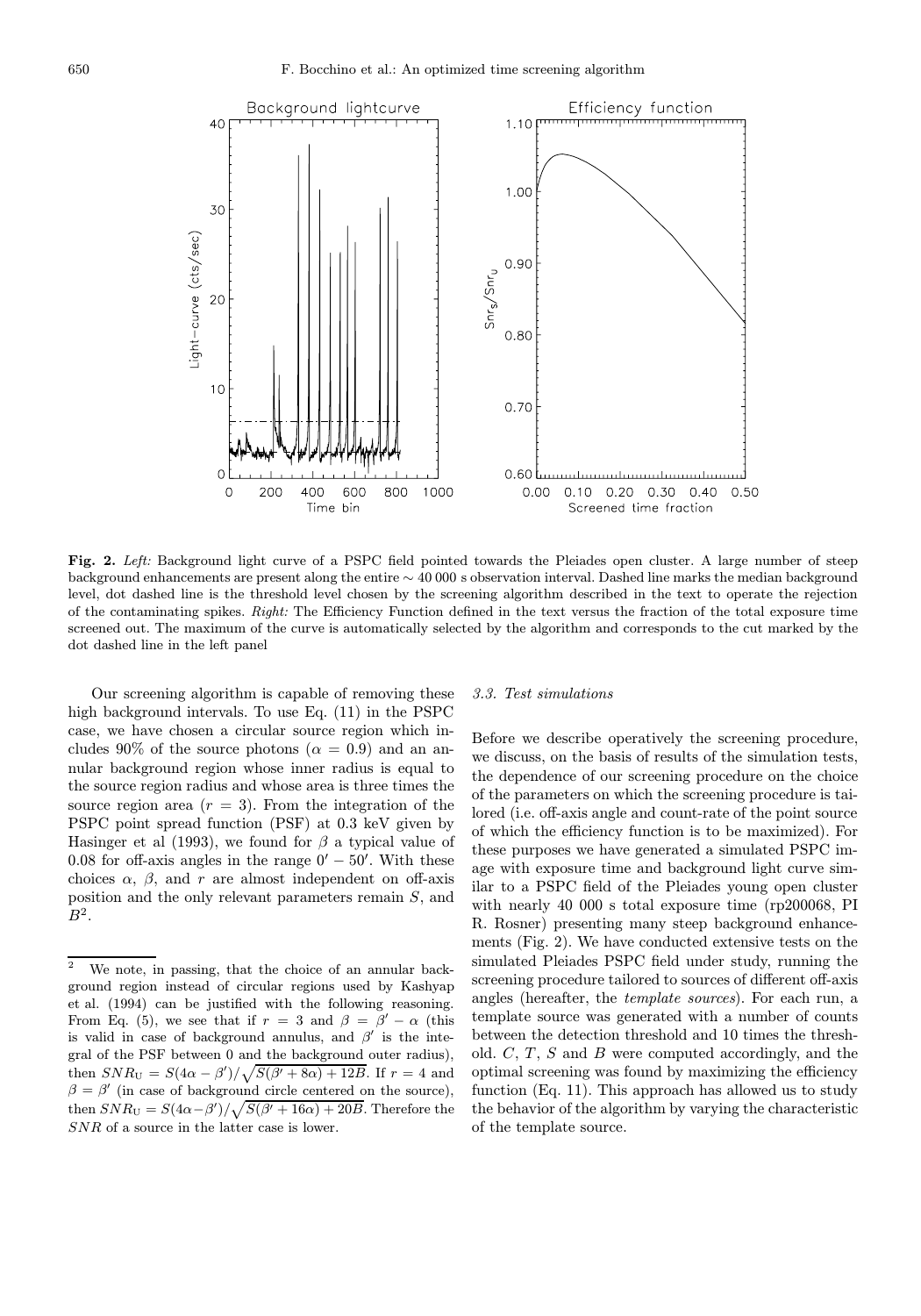The tests show that when the screening is tailored to fainter template sources, more time is screened out to obtain the maximum SNR. This means that, when the screening procedure is tailored to obtain maximum SNR for faint sources, more time intervals are screened out than necessary for obtaining maximum SNR for brighter sources. Nevertheless a screening procedure tailored to faint sources usually produces also an increase in SNR for bright sources, although not the maximum obtainable for these latter sources.

Once it is clear that it is advantageous to tailor the screening procedure to the faintest source that can be detected in the field under study (i.e. S is equal to the detection threshold for a given image), we have to investigate whether the procedure is sensitive to the choice of the off-axis angle of the template source. In fact, as we move outside from the center of the field of view, the width of the PSF of the detector increases, and the detection cell needs to be increased in order to keep the fraction of source counts falling within it constant. This implies an increase of the background counts  $B$ , whose collection cell scales with the area of the detection cell. Furthermore, the larger the off-axis angle, the higher the detection threshold (due to PSF widening and vignetting effect); therefore, the behavior of  $S/B$  in the efficiency function E to be maximized is not directly obvious.

Table 1 summarizes the results of these tests. Column 1 is the off-axis angle; Col. 2 gives the associated detection cell radius; Col. 3 is the detection threshold for that off-axis angle derived using the Wavelet transform detection algorithm of Damiani et al. (1997a); Col. 4 gives the amount of screened time  $(x)$ ; Col. 5 gives the ratio  $SNR<sub>S</sub>/SNR<sub>U</sub>$  i.e. the SNR gain for the source to which the screening is tailored; Cols. 6, 7, and 8 give the SNR gain which would be obtained for the source if the procedure had been tailored to  $10'$ ,  $20'$  or  $30'$  off-axis angles. This table shows that the choice of tailoring the algorithm to large off-axis angles does not affect the gain in SNR of sources at smaller off-axis angles. For instance, an on-axis source (first row in in Table 1) would have a gain of  $2\%$ in  $SNR$  with the choice of tailoring the algorithm to 30' off-axis angle (Col. 8), which is the same gain which would be obtained tailoring the algorithm to the on-axis source (Col. 5). The table also shows that the optimal screening of sources at large off-axis angles is obtained tailoring the algorithm to template sources also at large off-axis angles. In fact, the last row of the table shows that the optimal screening for a  $30'$  off-axis source is obtained with a cut of 5.6% of the exposure time (Col. 4), while tailoring the algorithm at smaller off-axis angle would have yielded a smaller fraction of rejected time, and thus a SNR gain for the  $30'$  source which is lower than the maximum achievable (Fig.  $2$ ).

However, it is evident that the screening algorithm is not very sensitive to the chosen off-axis angle. This indicates that the increase of the detection cell size, and thus

B, and the increase of the detection threshold that occurs at larger off-axis angles, in some way compensates, keeping  $S/B$  nearly constant. On the basis of these results, we have chosen to tailor our screening procedure to an offaxis angle of  $30'$ , where we have the highest gain in  $SNR$ and we still have acceptable PSPC performances both in terms of sensitivity and spatial resolution.

# 4. The HRI case

Given its generality, the algorithm is portable to other detectors. In the case of the ROSAT HRI, we have used the same cell geometry, but different choices of  $\alpha$  and  $\beta$ . We adopted the PSF given by David et al. (1995) and we have verified that the highest value of  $\alpha$  usable for count extraction purposes is 0.85. For greater  $\alpha$ , the calculation of the cell radius involves integration of the tails of the PSF rather than the core, and since the tail is less well known than the core, that would yield high uncertainties in the assessment of the cell's size.

We have performed simulations similar to those described in the PSPC case. We verified that the screening algorithm is more efficient when tailored on a template source lying at 15' off-axis in the HRI FOV. Since the HRI FOV is  $\sim 18' \times 18'$ , this result is therefore similar to the PSPC case, in which the optimal template source lies at 30' off-axis in a  $\sim 55'$  radius FOV.

We have also verified that the screening procedure yields very low gain on detected sources ( $\lesssim 1\%$ ). The corresponding rejection percentages are also negligible, usually between 1 and 3% of the total exposure times. We stress that this result is not due to low background counting statistics in the detection cell, because the ratio between the number of source and background counts in the cell is  $\sim$  1/5 in both PSPC and HRI typical observations. Other explanations of the low HRI screening efficiency could be:

- 1. The HRI background is dominated by the particle component. In particular, the peaks in the HRI background light-curve are due to high particle rate intervals. The peak amplitude, however, is mostly only a factor of 3 higher than the median background value, with few cases in which it is a factor of 10 higher (Fig. 3). Instead, in the PSPC case, the peaks are mostly a factor of 10 higher than the median, with few cases in which they are only a factor of two higher. Our algorithm, therefore, tends to exclude more time intervals in the PSPC case rather than in the HRI case, because the HRI background light-curves are relatively less contaminated by spikes than those of the PSPC.
- 2. The HRI spikes are broader than the PSPC ones, because they are due to the particle component which is just a function of the sub-satellite position and does not change as rapidly as the SB PSPC spikes.

We have carried out an additional set of simulations to investigate which of our proposed explanations are correct. We have simulated an HRI background light curve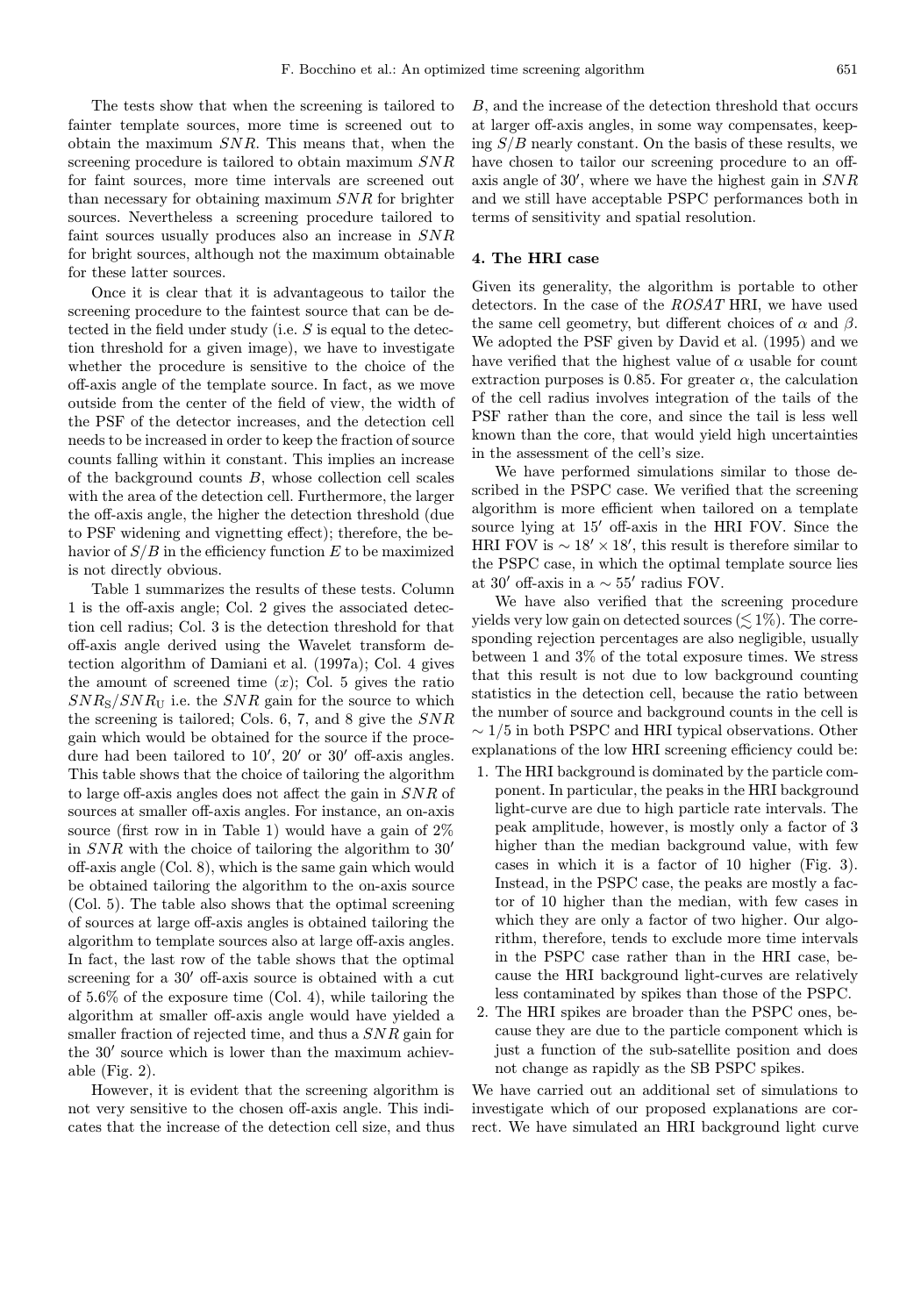| Off-axis<br>(arcmin) | Cell Radius<br>(arcmin) | S<br>$\mathrm{cnt}/\mathrm{s}$ | $\boldsymbol{X}$<br>'%) | $SNR_{\rm S}$<br>$SNR_{\text{U}}$ | $SNR_{\rm S}$<br>$\sqrt{SNR_{\rm U}}$ / $_{10'}$ | $SNR_{\rm S}$<br>$\overline{SNR_{\text{U}}}$ ) <sub>20</sub> | $SNR_{\rm S}$<br>$\overline{SNR}_{\rm U}$ / $_{30'}$ |
|----------------------|-------------------------|--------------------------------|-------------------------|-----------------------------------|--------------------------------------------------|--------------------------------------------------------------|------------------------------------------------------|
| $\theta$             | 0.475                   | $6.7~10^{-4}$                  | 3.7                     | 1.02                              | 1.02                                             | 1.02                                                         | 1.02                                                 |
| $\overline{2}$       | 0.492                   | $6.8~10^{-4}$                  | 3.9                     | 1.02                              | 1.02                                             | 1.02                                                         | 1.02                                                 |
| 4                    | 0.492                   | $6.910^{-4}$                   | 3.7                     | 1.02                              | 1.02                                             | 1.02                                                         | 1.02                                                 |
| 6                    | 0.542                   | $7.5 \, 10^{-4}$               | 3.9                     | 1.03                              | 1.02                                             | 1.02                                                         | 1.02                                                 |
| 8                    | 0.592                   | $8.2 10^{-4}$                  | 4.2                     | 1.03                              | 1.03                                             | 1.03                                                         | 1.03                                                 |
| 10                   | 0.692                   | $9.3 \; 10^{-4}$               | 4.5                     | 1.03                              | 1.03                                             | 1.03                                                         | 1.03                                                 |
| 15                   | 0.992                   | $1.2 \, 10^{-3}$               | 5.4                     | 1.04                              |                                                  | 1.04                                                         | 1.04                                                 |
| 20                   | 1.408                   | $2.0 \, 10^{-3}$               | 5.4                     | 1.04                              |                                                  | 1.04                                                         | 1.04                                                 |
| 25                   | 1.875                   | $2.2 \, 10^{-3}$               | 5.6                     | 1.05                              |                                                  |                                                              | 1.05                                                 |
| 30                   | 2.391                   | $2.9 10^{-3}$                  | 5.6                     | 1.05                              |                                                  |                                                              | 1.05                                                 |

Table 1. Analysis of the dependence of the screening procedure on template source off-axis angle



Fig. 3. Same as Fig. 2 but for the background light curve of an HRI field pointed towards the NGC 2422 open cluster (38075 s)

as a Gaussian spike superimposed on a constant level, and we run the screening procedure varying the Gaussian amplitude and sigma one at a time. The screening efficiency turned out to be rather insensitive to the width of the spikes, but very sensitive on the ratio between the Gaussian amplitude and the constant background level. In particular, the screening gain is very low when the ratio is comparable to that observed in typical HRI images, and it yields a not negligible gain  $(1\%)$  when the ratio is at least twice as observed, as usually occurs in PSPC observations.

Figure 3, left panel, reports the light curve of an HRI case study, a sequence pointed toward the NGC 2422 open cluster with ∼ 70 detected sources (RH 201828, Barbera et al. in preparation).

After inspecting a number of HRI real background light-curves, we conclude that the screening of HRI data is not a crucial point in HRI data analysis, but it could likely be very effective when the particle and/or the SB spikes heavily contaminates the data. This may occur either when the spike amplitudes are large (like in PSPC) or when the mean background level is low (this may be the case of the AXAF detectors).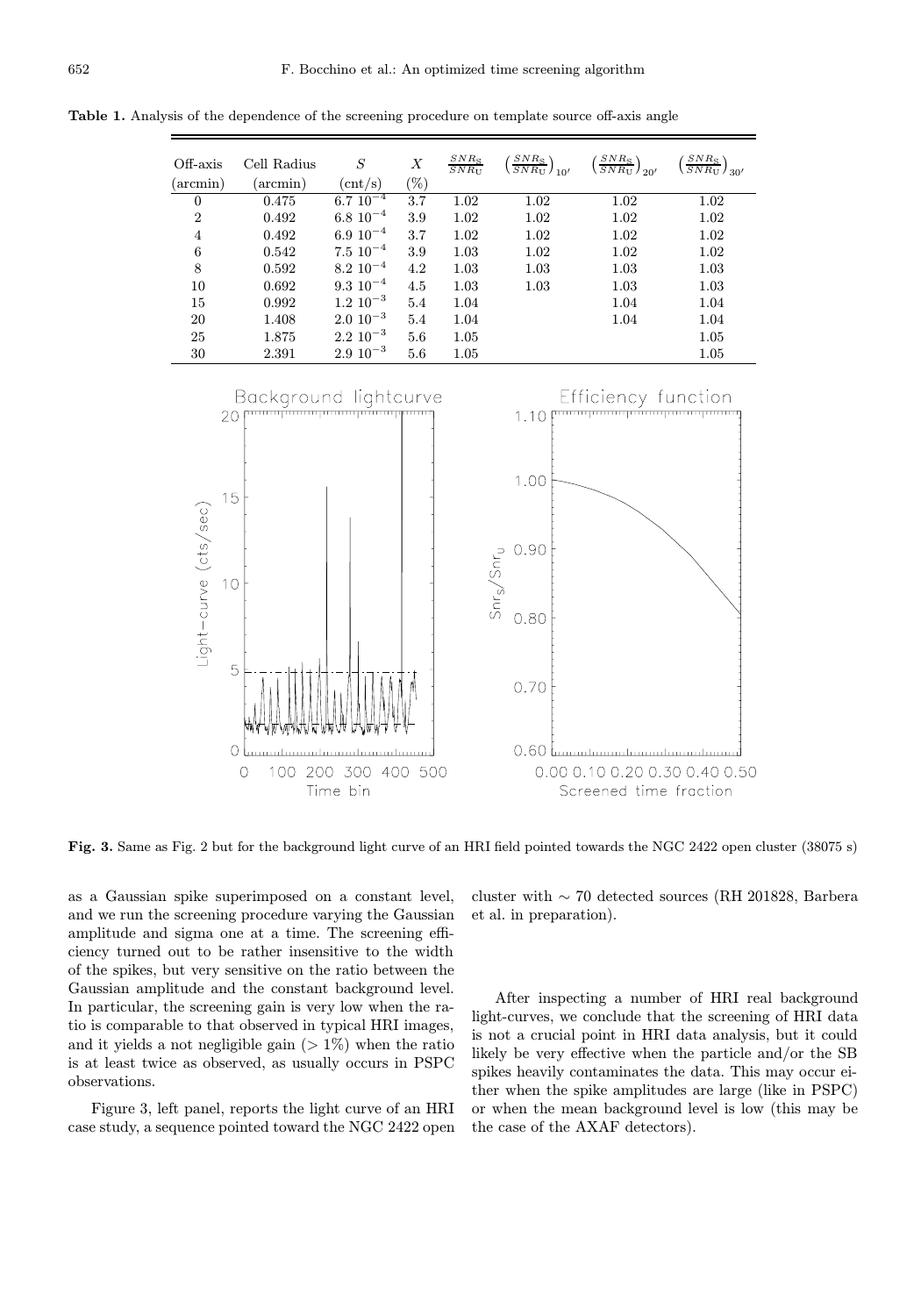## 5. The operative recipe

Once we have identified the optimal parameters for maximum  $SNR$  gain for faint point sources, we pass on to describe operatively the screening algorithm. From here on, we concentrate on PSPC data. Given a PSPC image, the application of our screening algorithm proceeds according to the following steps:

- 1. we build the MV rate light curve and reject observation intervals with MV rate > 250 cnt s<sup>-1</sup> to screen out residual particle events as described in Sect. 3.1;
- 2. we determine the background count collection region. This is accomplished computing the 20% and 80% percentiles of the count-rate image, and retaining in the collection region the pixels which fall within this range. With this choice, we discard putative sources and possible shadows (i.e. PSPC ribs);
- 3. we build the background light-curve of the field summing up all pixel counts in the image region defined in step 2, and scale it to the detection cell size at  $30'$  offaxis angle; then, we sum up the background light-curve to obtain the background counts B;
- 4. using the Wavelet trasmorm algorithm of Damiani et al. (1997a), we compute the detection threshold of our field at  $30'$  off-axis angle and use it as the source count-rate in the screening procedure; we then multiply this count-rate by the exposure time in order to get the source counts S.

At this stage we have all the information necessary to run the screening procedure. We define a variable that we call background moving threshold and set it initially to the maximum value of the background light-curve. Step by step, we decrease this variable by small amounts (say 1% of the initial value). At each step we evaluate  $x$  as the fraction of exposure time where the background count-rate is in excess of the moving threshold, and also evaluate  $B(x)$ subtracting from  $B$  the background counts in the above "excess" background intervals. Figure 4 gives a pictorial view of the quantities calculated at each step. Given  $x$  and  $B(x)$ , the efficiency function E can be calculated. When this function reaches its maximum, the screening procedure is stopped and the time intervals to be screened out are identified.

## 6. A case study, a crowded PSPC field

Our algorithm yields very satisfactory results for long PSPC sequences (exposure time  $\geq 25$  ksec), since in these cases the observations have high probability to be contaminated by particle and/or solar background. Figure 5 shows the results of the screening procedure on RP 200020, a sequence pointed at the Hyades open cluster with 40412 s exposure time. The sources have been detected using the Wavelet transform algorithm developed by Damiani et al. (1997a). In this run, our algorithm has rejected  $\sim$  3300 s (8% of the total exposure



Fig. 4. In this simulated background light curve we put in evidence some of the relevant quantities involved in the screening procedure. The straight line is the background moving threshold. The shaded areas represent the intervals (and thus background counts) that are screened out at this stage of the procedure.  $B(x)$  is the integral of the light curve out of the shaded areas

time). In the figure, we show a scatter plot of  $SNR_s$ (SNR of the sources in the screened observation) versus  $SNR_u$  (SNR of the sources in the unscreened observation). The detection threshold  $(4.35 \sigma)$  is marked by the dashed lines<sup>3</sup>, while the solid line divides the plot in the region where  $SNR_s$  >  $SNR_u$  (upper left) and the region where  $SNR_s < SNR_u$  (lower right). We have displayed only the sources with  $4 < SNR < 6$ , to stress the behavior of the screening algorithm on faint sources. In the plot, we have 15 sources with  $SNR_s > SNR_u$ , of which 8 were not detected in the unscreened data but were detected in the screened data when running the detection algorithm at the 4.35  $\sigma$  threshold. These sources are in the upper left shaded area. On the other hand, we have 9 sources with  $SNR_s < SNR_u$ , of which none moved below the detection threshold after the screening (lower right shaded area). We therefore have 8 new detections in the screened data set. Since there are 6 sources detected with  $4.35 < SNR < 6$  in the unscreened sequence, we have obtained a gain of more than 100% in the number of faint detected sources by running our screening algorithm. In addition, we have an average  $SNR$  gain of  $\sim 4\%$  for the matched sources with  $4.35 < SNR < 6$  (2.5% considering all sources with  $SNR > 4.35$ . This is in agreement with the results of previous tests on simulated data sets which showed the advantages of tailoring the algorithm for the case of a faint template source. We note that at the chosen

<sup>&</sup>lt;sup>3</sup> The 4.35  $\sigma$  detection threshold corresponds to 1 spurious source in the whole PSPC FOV (Damiani et al. 1997b), and it is typically used when performing detections on PSPC pointed sequences. In order to study the effect of the screening procedure on the sources below the usually adopted detection threshold, we run the wavelet algorithm using the 4.0  $\sigma$  threshold.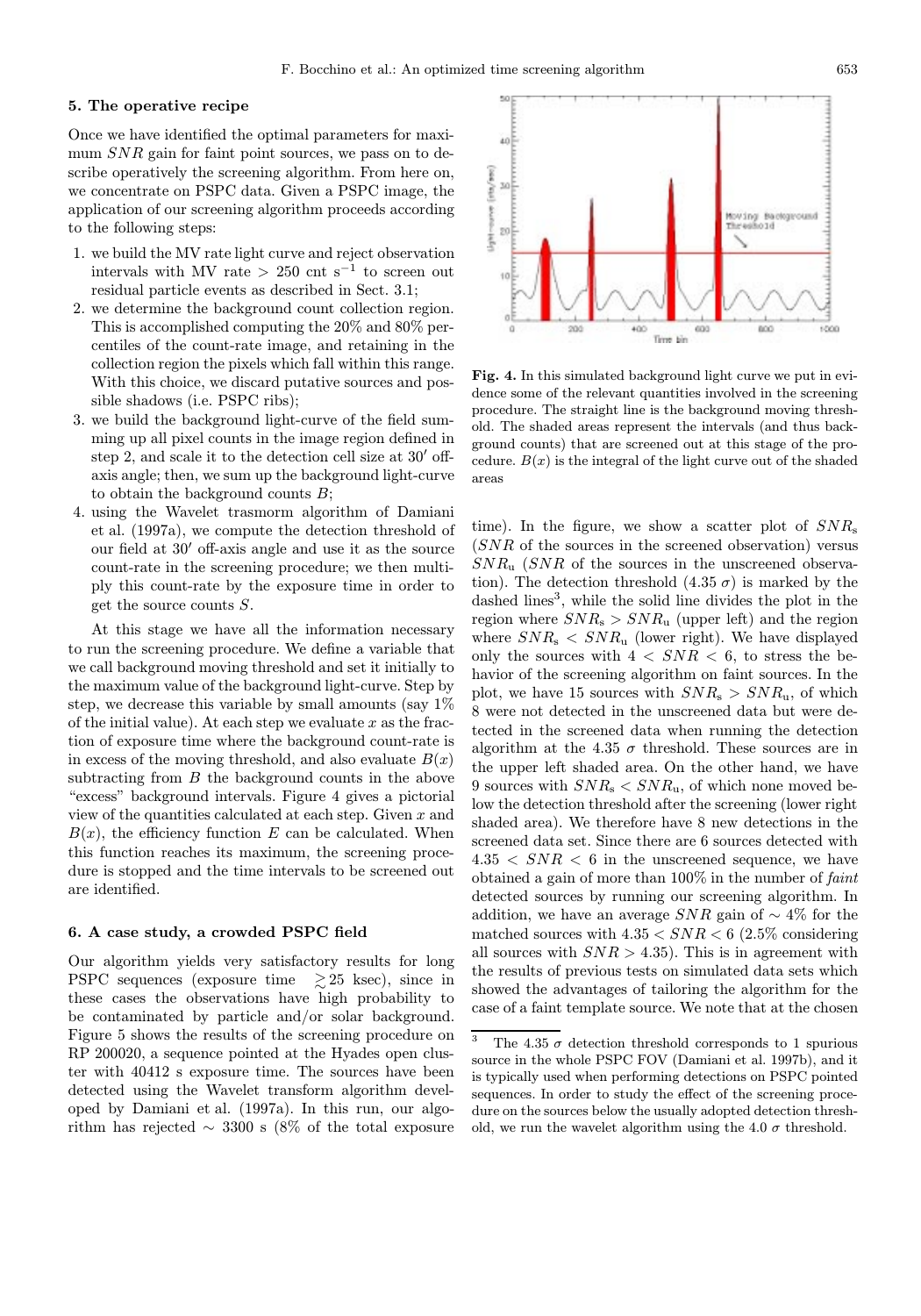

Fig. 5.  $SNR_u - SNR_s$  scatter plot of RP 200020. Symbols represent off axis angles of displayed sources in arcmin (legend in the plot). Arrows mark upper limits for sources detected only, for instance, in the screened observation and not detected in the unscreened one or vice versa. Dashed lines correspond to the typical detection threshold used in the Wavelet transform detection algorithm of Damiani et al. (1997a,b), while the solid line marks  $SNR_u = SNR_s$ . Sources moved above detection threshold after the screening process lie in the upper-left dashed area with a dotted line pattern (8 new sources), while sources moved below the detection threshold would be in lower left dashed area (none in this case). New sources are not concentrated at large off-axis angles, where the PSPC PSF is not circular simmetric, but they are at a wide range of off-axis angles

threshold, the algorithm is expected to detect one spurious source per field (Damiani et al. 1997b), and therefore essentially all the new sources in the screened sequence should be real. To provide more confidence on this result we have tried to find counterparts for the 8 new sources using the SIMBAD database and the MPE ROSAT PSPC Catalogue, finding counterparts in 5 cases and none in the remaining.

We have verified that for short PSPC exposures (  $\leq$  4 ksec), our algorithm tends to reject less than  $\sim$  1% of the total exposure time, in agreement with the expectations. In these cases, the average SNR gain is very small, and the average number of gained sources is negligible.

#### 7. Summary and conclusions

We have described a procedure developed to time-screen X-ray observations conducted with the ROSAT PSPC and HRI detectors which can be easily generalized to any photon counting detector with negligible internal background. The aim of this procedure is to maximize the SNR of faint sources in the image, introducing a trade-off between cutting high background time intervals and keeping the observation interval the longest possible.

Test have been conducted in order to optimize the screening algorithm. It turns out that a convenient choice for the PSPC is to tailor the algorithm to the faintest detectable sources in the field at  $30'$  off-axis angle.

We have compared results of analysis on a PSPC moderately crowded field (pointed towards the Hyades open cluster) with no time-screening and time-screening applied according to our procedure. We have verified that a significant increment in the number of detected sources is obtained, as well as a gain in terms of the SNRs of detected sources.

While the finding of new true sources is the most important result of our screening procedure, the systematic increase of detected sources SNR is also important. In fact, since the detection algorithms operate at a fixed SNR, to which correspond a given number of expected spurious sources, the observed gain yields a decrease of contamination by fake sources, which is important especially in large area surveys.

Even though optimized for point sources, the screening procedure described here is applicable to automatic pipeline procedure, such as the one described in Mackie et al. (1996), since it does not fail in case of extended sources, and in particular when extended sources